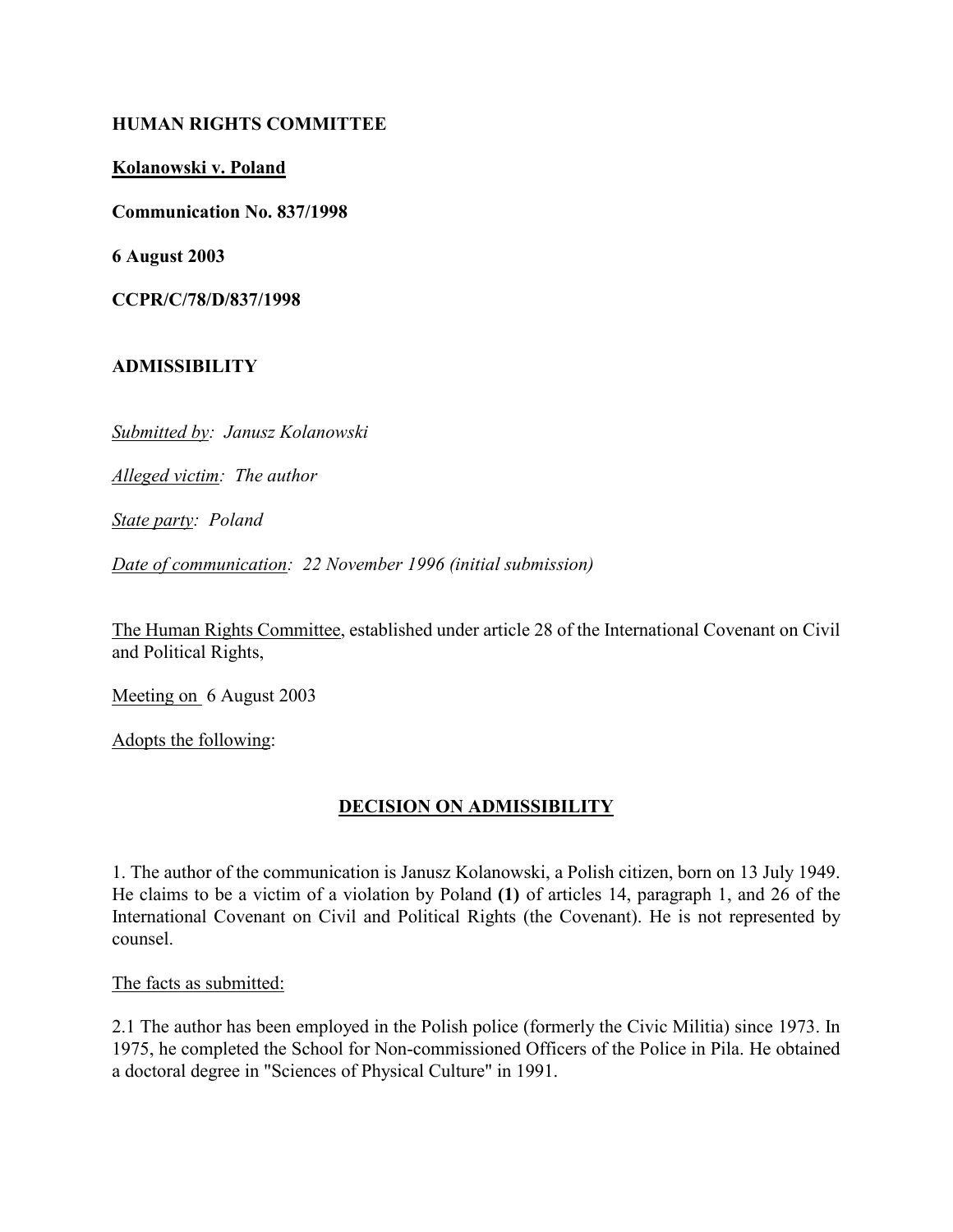2.2 On 7 January 1991, the author requested the Chief Commander of the Police to appoint him to the rank of officer in the police. His request was denied on 22 February 1991, since he lacked the required "officer" training to be appointed to that rank. The author appealed this decision before the Minister of Internal Affairs, arguing that article 50, paragraph 1, of the Police Act (PA) only required professional training rather than officer's training for policemen with a higher education degree.

2.3 On 24 April 1991, the author had a conversation with the Under-Secretary of State in the Ministry of Internal Affairs concerning his appointment to the higher rank. In a memorandum reflecting the conversation, the Under-Secretary of State expressed his approval for the author's appointment to the rank of an aspirant, a transitional rank between that of non-commissioned officers and the rank of officer. However, this approval was annulled by the Chief Commander of the Police on 20 August 1991, on the basis that the author's appointment to the "aspirant rank" by means of an exceptional procedure was unjustified.

2.4 By letter of 26 August 1991 to the General Commander of the Police in Warsaw, the author appealed the rejection of his appointment. On 28 August 1991, he sent a similar complaint to the Under-Secretary of State in the Ministry of Internal Affairs. In his response, dated 16 September 1991, the General Commander of the Police once again informed the author that he did not have the required officer's training. On 29 June 1994, the Minister of Internal Affairs refused to institute proceedings with respect to the rejection of the author's appointment to the aspirant rank, which was not considered an administrative decision within the meaning of article 104 of the Code of Administrative Procedure (CAP).

2.5 On 25 August 1994, the Ministry of Internal Affairs rejected another motion of the author for appointment to the aspirant rank dated 19 July 1994. After the author had unsuccessfully filed an objection to this decision with the Ministry of Internal Affairs, he lodged a complaint with the High Administrative Court in Warsaw on 6 December 1994, challenging the non-delivery of an administrative decision on his appointment. On 27 January 1995, the Court dismissed the complaint, as the refusal to appoint the author to the higher rank was not an administrative decision.

2.6 By letter of 1 March 1995 addressed to the High Administrative Court, the author complained that the Court had failed to give the reasons and the legal provisions on which its decision to dismiss his complaint was based. This motion was rejected by the Court on 14 March 1995. The author subsequently sent a letter to the Minister of Justice, accusing the judges who had decided on his complaint of "perversion of justice". On 30 March 1995, the President of the High Administrative Court, to whom the letter had been forwarded by the Ministry of Justice, informed the author that, while no grounds existed for reopening his case, he was free to lodge an extraordinary appeal against the Court's decision of 27 January 1995.

2.7 On 11 July 1995, the author requested the Polish Ombudsman to lodge an extraordinary appeal with the Supreme Court, with a view to quashing the decision of the High Administrative Court. By letter of 28 August 1995, the Ombudsman's Office informed the author that its competence to lodge an extraordinary appeal was limited to alleged violations of citizens' rights and was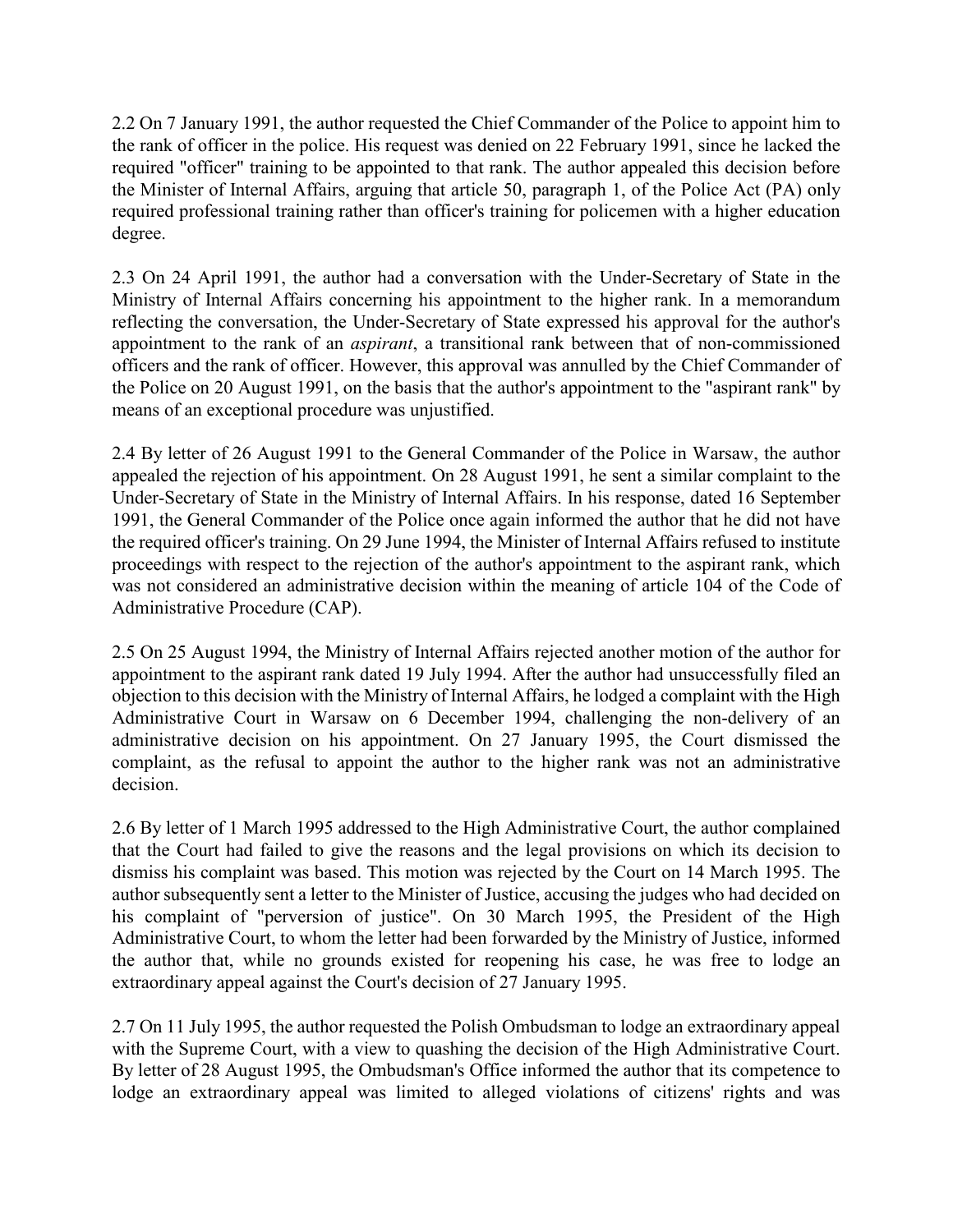subsidiary in that it required a prior unsuccessful request to an organ with primary competence to lodge an extraordinary appeal with the Supreme Court. The Ombudsman denied the author's request, since it failed to meet these requirements.

2.8 The author then asked the Ombudsman to forward his request to the Minister of Justice. On 13 November 1995, he sent a copy of the request to lodge an extraordinary appeal with the Supreme Court to the Minister of Justice, in the absence of any reaction from the Ombudsman. At the same time, he requested reinstatement to the previous condition, arguing that the expiry of the six-month deadline to appeal the Court's decision of 27 January 1995 could not be attributed to any failure on his part. On 20 February 1996, the Ministry of Justice denied the request to lodge an extraordinary appeal, since the six-month deadline had already expired at the time of the submission of the request (16 November 1995) and because there was no basis for the Minister to act, as the case raised no issues affecting the interests of the Republic of Poland.

2.9 On 4 March 1996, the author asked the Ombudsman to reconsider his request to submit an extraordinary request to the Supreme Court, arguing that the delay in handling his first request of 11 July 1995 had caused the expiry of the six-month deadline. In subsequent letters, he reiterated doubts over the legality of the examination of his complaint by the High Administrative Court. In his reply, dated 2 September 1996, the Ombudsman rejected the request. He warned the author that his accusations against the judges of the High Administrative Court might be interpreted as constituting a criminal offense.

2.10 In parallel proceedings, the author had been dismissed from police service in 1992, but was reinstated following a decision of the High Administrative Court of 18 August 1993, declaring the dismissal null and void. In 1995, he was dismissed a second time from police service. By decision of 8 May 1996, the High Administrative Court upheld the dismissal, apparently because the author had failed to comply with service discipline. Appeal proceedings against this decision were still pending at the time of the submission of the communication.

## The complaint:

3.1 The author claims to be a victim of violations of articles 14, paragraph 1, and 26 of the Covenant, as he was denied access to the courts, on the basis that the refusal to appoint him to the rank of an aspirant was not regarded as an administrative decision and therefore not subject to review by the High Administrative Court.

3.2 He argues that his complaint against the refusal of appointment and the non-delivery of an administrative decision involves a determination of his rights and obligations in a suit at law, since article 14, paragraph 1, must be interpreted broadly in that regard. Moreover, he claims that the bias shown by the judges of the High Administrative Court and the fact that he was deprived of the possibility to lodge an extraordinary appeal with the Supreme Court, either through the Minister of Justice or the Ombudsman, since the Ombudsman's Office had failed to process his request in a timely manner, constitute further violations of article 14, paragraph 1.

3.3 The author contends that the delivery of administrative decisions is required in similar situations, such as in cases of deprivation or lowering of military ranks of professional soldiers or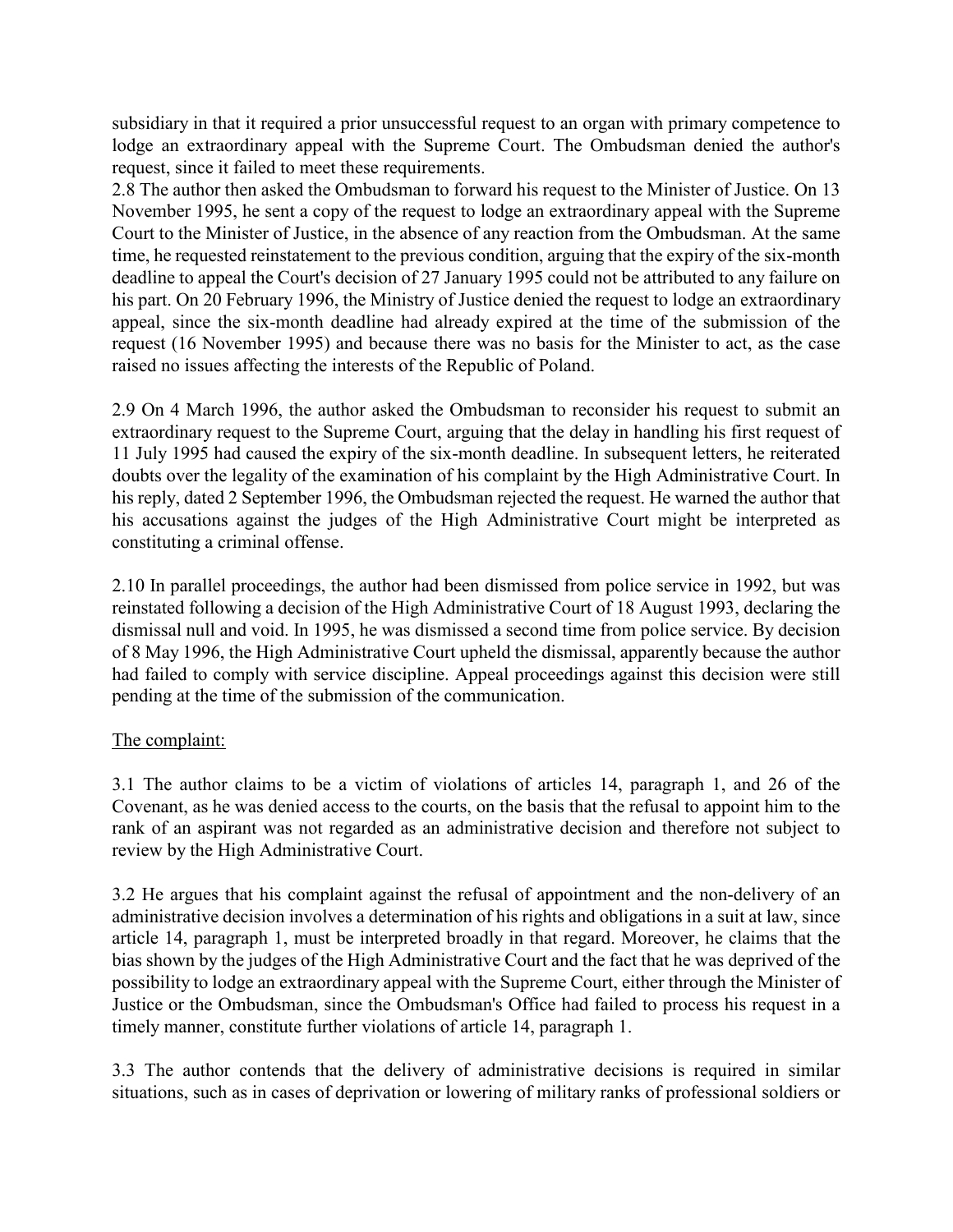when an academic degree is granted by the faculty council of a university. Since soldiers and academic candidates can appeal such decisions before the courts, the fact that such a remedy was not available to him is said to constitute a violation of article 26.

3.4 The author claims that he has exhausted domestic remedies and that the same matter is not being examined under another procedure of international investigation or settlement.

# The State party's submission on the admissibility and merits of the communication:

4.1 By note verbale of 22 June 1999, the State party submitted its observations on the communication, challenging both admissibility and merits. While not contesting exhaustion of domestic remedies, it submits that the communication should be declared inadmissible ratione temporis, insofar as it relates to events which took place before the entry into force of the Optional Protocol for the State party on 7 February 1992.

4.2 Moreover, the State party considers the author's claim under article 26 of the Covenant inadmissible for lack of substantiation. In particular, any comparison between the deprivation and lowering of military ranks of professional soldiers, which is made in form of an administrative decision, under § 1 of the Ordinance of the Minister of Defense of 27 July 1992, and (internal) decisions taken under the provisions of the Police Act is inadmissible, given the limited application of § 1 of the Ordinance to exceptional cases only. Similarly, no parallel can be drawn to the granting of an academic degree by administrative decision, a matter which is different from the refusal to appoint someone to a higher service rank.

4.3 The State party submits that the delivery of administrative decisions is subject to the existence of legislative provisions which require the administrative organ to issue such a decision. For example, the delivery of an administrative decision is explicitly required for the establishment, alteration or termination of labour relationships in the Bureau of State Protection (UOP). (2)However, this rule only applies to appointments and not the refusal to appoint UOP officers to higher service ranks. A landmark judgment of 7 January 1992 of the Constitutional Court holds that the provisions of the Border Guard Act of 12 October 1990, which exclude the right to trial in cases about service relationships of Border Guard officers, are incompatible with arts. 14 and 26 of the Covenant. The State party argues that this ruling is irrelevant to the author's case, since the contested provisions of the Border Guard Act concerned external service relationships, which are subject to special legislation requiring the delivery of an administrative decision.

4.4 With regard to the alleged violation of article 14, paragraph 1, of the Covenant, the State party submits that every national legal order distinguishes between acts which remain within the internal competence of administrative organs and acts which extend beyond this sphere. The refusal to appoint the author to the rank of an 'aspirant' is of purely internal administrative character, reflecting his subordination to his superiors. As internal acts, decisions concerning appointment to or refusal to appoint someone to a higher service rank cannot be appealed before the courts, but only before the superior organs to which the decision-making organ is accountable.

4.5 The State party emphasizes that article 14, paragraph 1, guarantees the right of everyone to a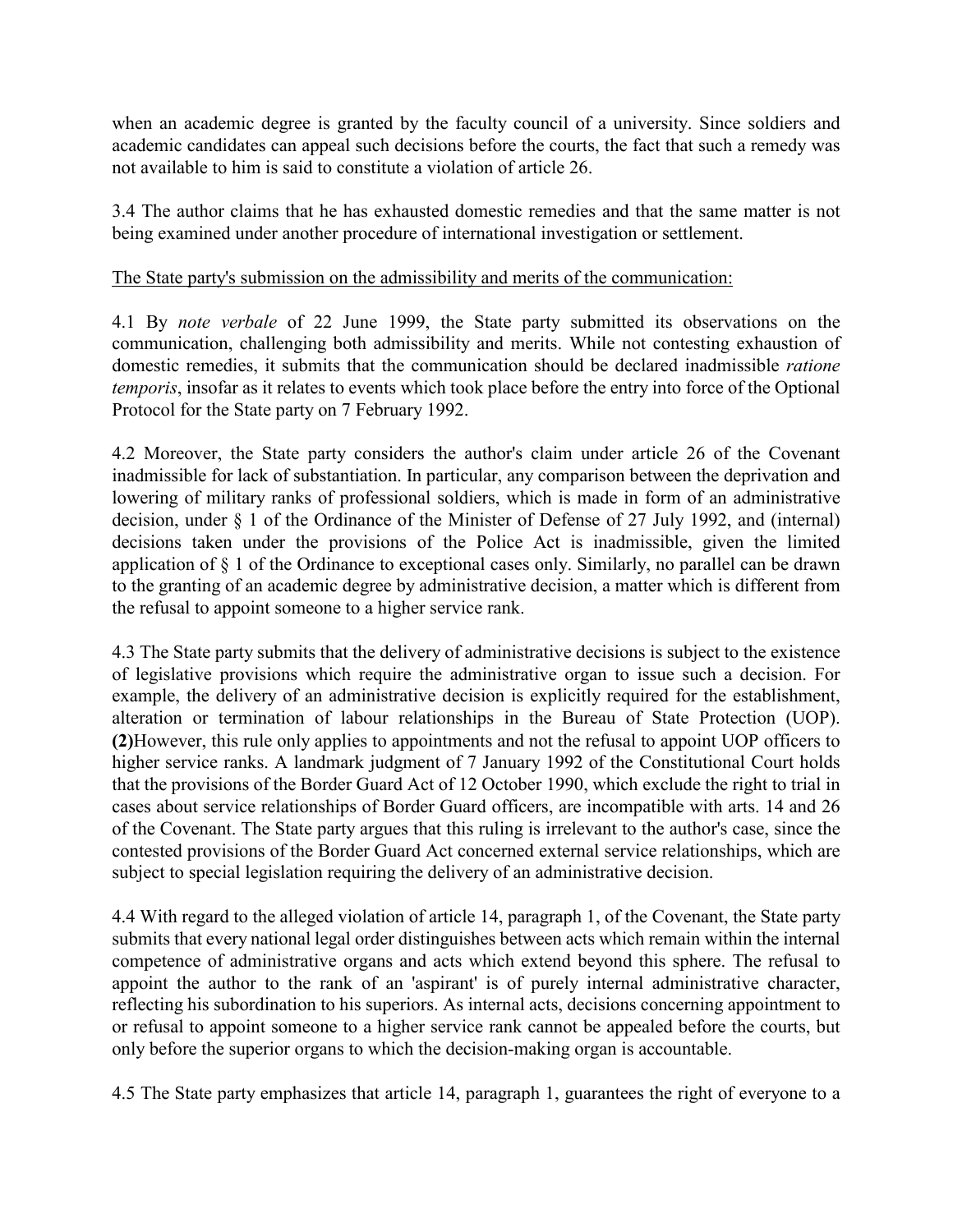fair trial in the determination of his or her rights and obligations in a suit at law. Since this provision essentially relates to the determination of civil rights and obligations, the present case falls outside the scope of article 14, paragraph 1, being of purely administrative character. Moreover, the State party argues that the author's complaint against the refusal to appoint him to a higher service rank bears no relation to the determination of a *right*, in the absence of an entitlement of policemen or other members of the uniformed services to request such appointment as of right.

# Comments by the author:

5.1 By letter of 15 November 1999, the author responded to the State party's observations. He contends that the relevant events took place after the entry into force of the Optional Protocol for Poland on 7 February 1992, without substantiating his contention.

5.2 The author insists that the refusal to appoint him to the rank of an aspirant constituted an administrative decision, citing several provisions of administrative law he considers pertinent. He argues that there is no basis in Polish law which would empower State organs to issue internal decisions. By reference to article 14, paragraph 2, of the Police Act, the author submits that it follows from the subordination of the Chief Commander of the Police to the Minister of Internal Affairs that the Chief Commander was obliged to follow the "order" of the Under-Secretary of State in the Ministry of Internal Affairs to appoint him to the higher service rank. The refusal to appoint him to that rank was also illegal in substance, since he fulfilled all legal requirements for such appointment.

5.3 With regard to the State party's argument that his claim under article 26 is unsubstantiated, the author submits that, even though the special provisions concerning the deprivation and lowering of military ranks of professional soldiers and the granting of academic degrees, which are made by administrative decision, are not applicable to his case, the legislation precluding policemen from appealing decisions on their appointment or non-appointment to a higher service rank is in itself discriminatory.

## Issues and proceedings before the Committee:

6.1 Before considering any claim contained in a communication, the Human Rights Committee must, in accordance with rule 87 of its rules of procedure, decide whether or not the communication is admissible under the Optional Protocol to the Covenant.

6.2 The Committee has ascertained that the same matter is not being and has not been examined under another procedure of international investigation or settlement for purposes of article 5, paragraph 2 (a) of the Optional Protocol, and that the author has exhausted domestic remedies, in accordance with article 5, paragraph 2 (b) of the Optional Protocol.

6.3 The Committee takes note of the State party's argument that the communication is inadmissible insofar as it relates to events which took place before the entry into force of the Optional Protocol for Poland on 7 February 1992. Under its established jurisprudence, the Committee cannot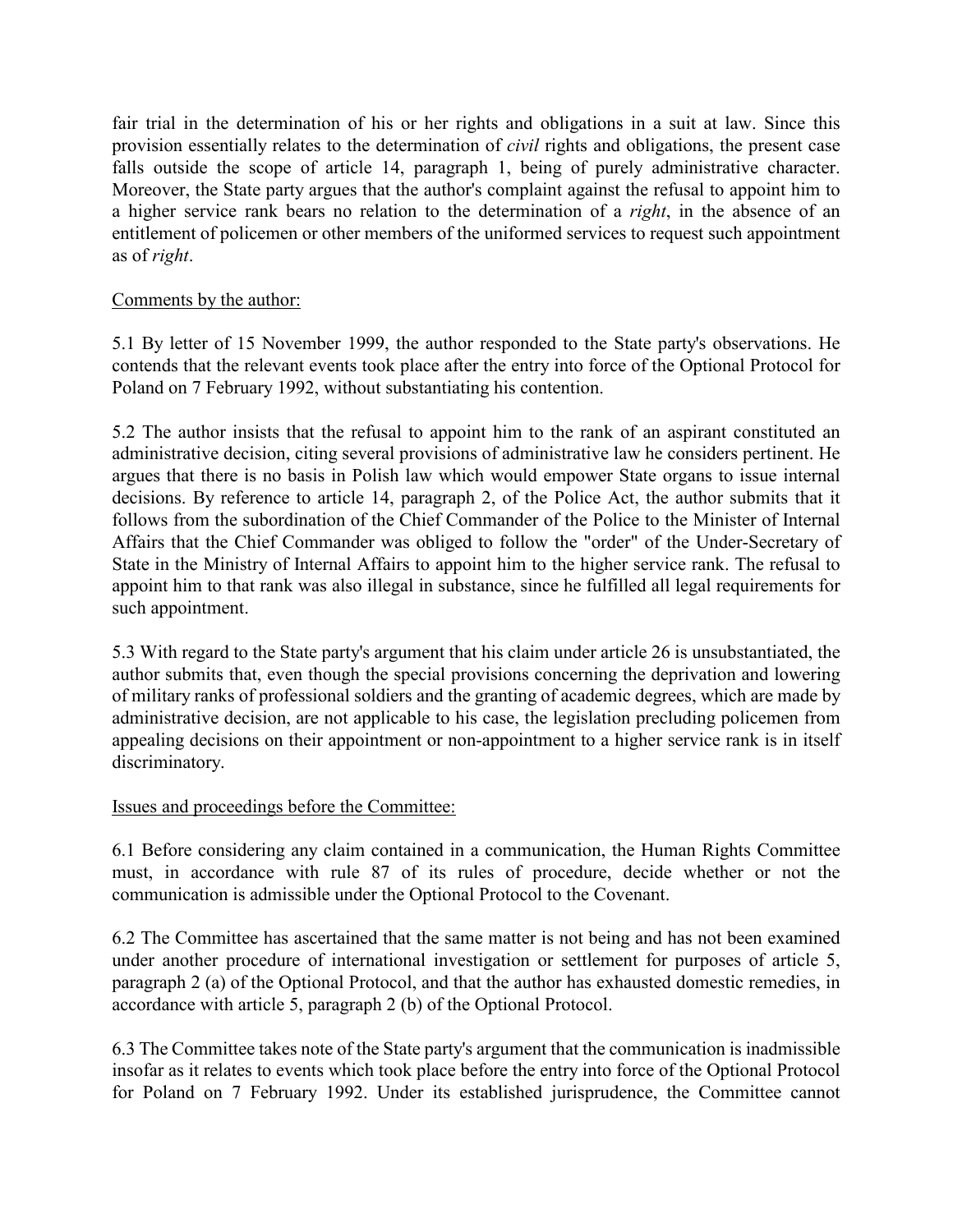consider alleged violations of the Covenant which occurred before the entry into force of the Optional Protocol for the State party, unless the violations complained of continue after the entry into force of the Optional Protocol. The Committee notes that the author first requested to be promoted in 1991, i.e. prior to the entry into force of the Optional Protocol in respect of the State party. Although the author continued after the entry into force of the Optional Protocol with proceedings to contest a negative decision to his request, the Committee considers that these proceedings in themselves do not constitute any potential violation of the Covenant. However, the Committee notes that subsequent to the entry into force of the Optional Protocol in respect of the State party the author initiated a second set of proceedings aiming at his promotion (see paragraph 2.5) and that any claims related to these proceedings are not inadmissible ratione temporis.

6.4 As to the author's claims under article 14, paragraph 1, the Committee notes that they relate to the author's efforts to contest a negative decision on his request to be promoted to a higher rank. The author was neither dismissed nor did he apply for any specific vacant post of a higher rank. In these circumstances the Committee considers that the author's case must be distinguished from the case of Casanovas v. France (Communication 441/1990). Reiterating its view that the concept of "suit at law" under article 14, paragraph 1, is based on the nature of the right in question rather than on the status of one of the parties, the Committee considers that the procedures initiated by the author to contest a negative decision on his own request to be promoted within the Polish police did not constitute the determination of rights and obligations in a suit at law, within the meaning of article 14, paragraph 1, of the Covenant. Consequently, this part of the communication is incompatible with that provision and inadmissible under article 3 of the Optional Protocol.

6.5 In relation to the alleged violations of article 26, the Committee considers that the author has failed to substantiate, for purposes of admissibility, any claim of a potential violation of article 26. Consequently, this part of the communication is inadmissible under article 2 of the Optional Protocol.

7. The Committee therefore decides:

(a) That the communication is inadmissible under articles 2 and 3 of the Optional Protocol;

(b) That this decision shall be communicated to the author, and, for information, to the State party.

[Done in English, French and Spanish, the English text being the original version. Subsequently to be issued also in Arabic, Chinese and Russian as part of the Committee's annual report to the General Assembly.]

\* The following members of the Committee participated in the examination of the present communication: Mr. Abdelfattah Amor, Mr. Prafullachandra Natwarlal Bhagwati, Mr. Alfredo Castillero Hoyos, Mr. Franco Depasquale, Mr. Maurice Glèlè Ahanhanzo, Mr. Walter Kälin, Mr. Ahmed Tawfik Khalil, Mr. Rafael Rivas Posada, Sir Nigel Rodley, Mr. Martin Scheinin, Mr. Hipólito Solari Yrigoyen and Ms. Ruth Wedgwood.